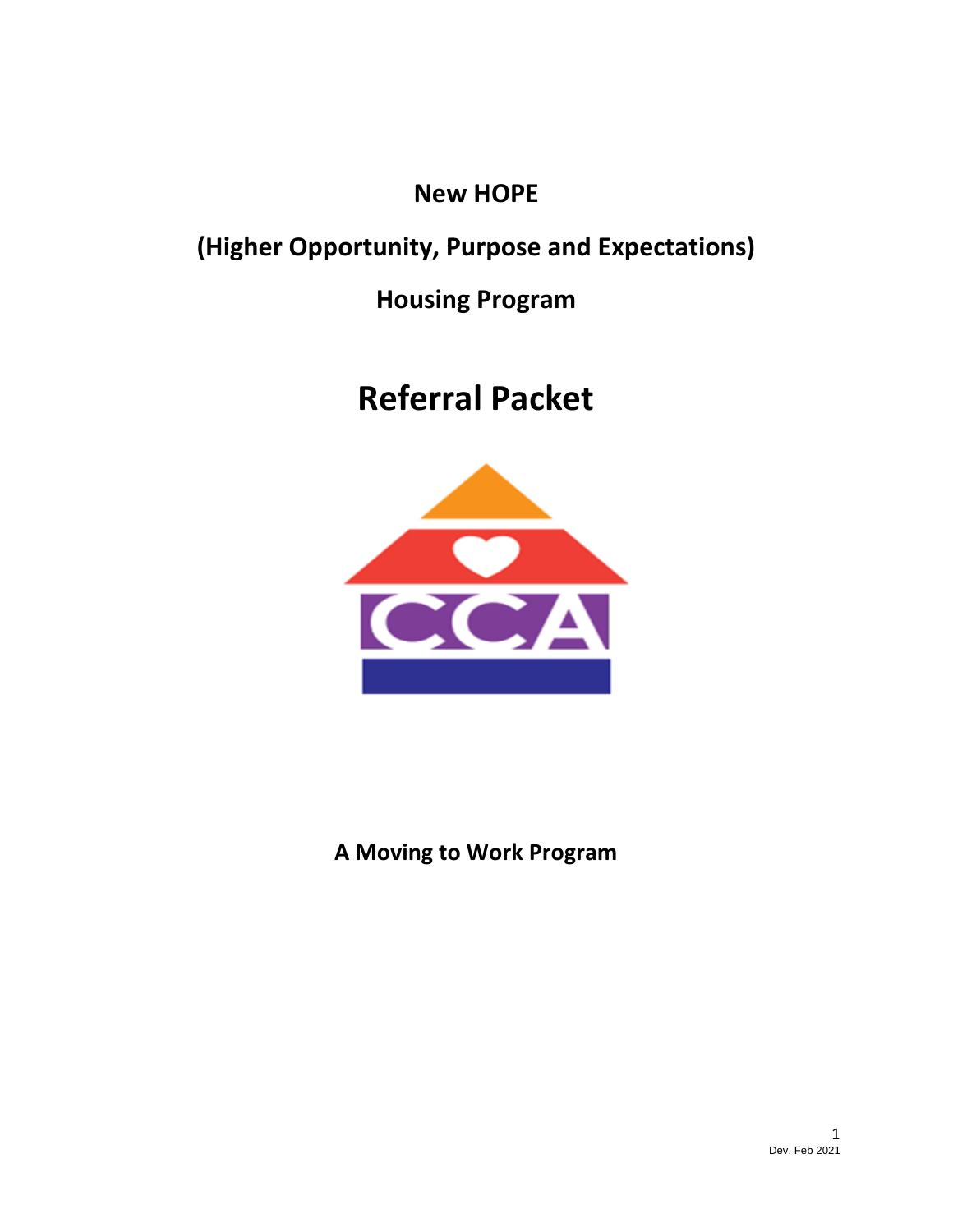#### **Mission**

Christian Community Action is an ecumenical social service organization that expresses faithful witness through providing emergency food, housing and support for those who are poor in New Haven, encouraging their efforts to attain self-sufficiency and working to change systems that perpetuate poverty and injustice.

#### **Program Description**

To continue our mission of service to the community, Christian Community Action, in partnership with Elm City Communities, the Housing Authority of New Haven, has developed a comprehensive moving to work housing program for 18 families in a single-site housing complex. **The housing complex is composed of 4 one bedroom units, 12 two bedroom units, and 2 three bedroom units.**

**Residents may stay for up to 24-36 months.** This New HOPE Housing Program strives to serve as an intermediate supportive step towards independence.

The New HOPE Housing Program is a four step program where families move through phases of increased commitment, responsibility and greater independence.

#### Preliminary Step

The preliminary step is the period between the family's acceptance into the New HOPE Housing Program by both Christian Community Action and Elm City Communities, the Housing Authority of New Haven, (*see referral process and selection sections*) and the move into their apartment at New HOPE. During this period families receive an orientation to the program that will allow them an opportunity to experience the expectations of the program and the culture of the community. It will also be the time when the head of the household will meet with the Housing Intake Coordinator to complete intake and a Family Coach will be assigned to begin assessment requirements. The intake and assessment period will last up to 30 days. At the conclusion of this period the family will be notified as to their entry date into the program.

#### Step I

Step I begins the day the family moves into the New HOPE Housing Program. It is a minimum of three months to a maximum of six months. The resident's level of commitment to this process is assessed during this period and will determine when the family moves to Step II. At the onset of this process the head of the household and an assigned family coach will meet to develop a comprehensive Family Service Plan. The Family Service Plan will be the road map to ensure each resident's success as they focus on their individual and family goals. The Family Service Plan will be reviewed and updated every three months.

### Step II

Step II represents personal responsibility, commitment (i.e., working part time/full-time, attending school*/*training program, budgeting) and increased autonomy in the decision making process at New HOPE for residents. It is also a time of stability, action towards goals, and community responsibility.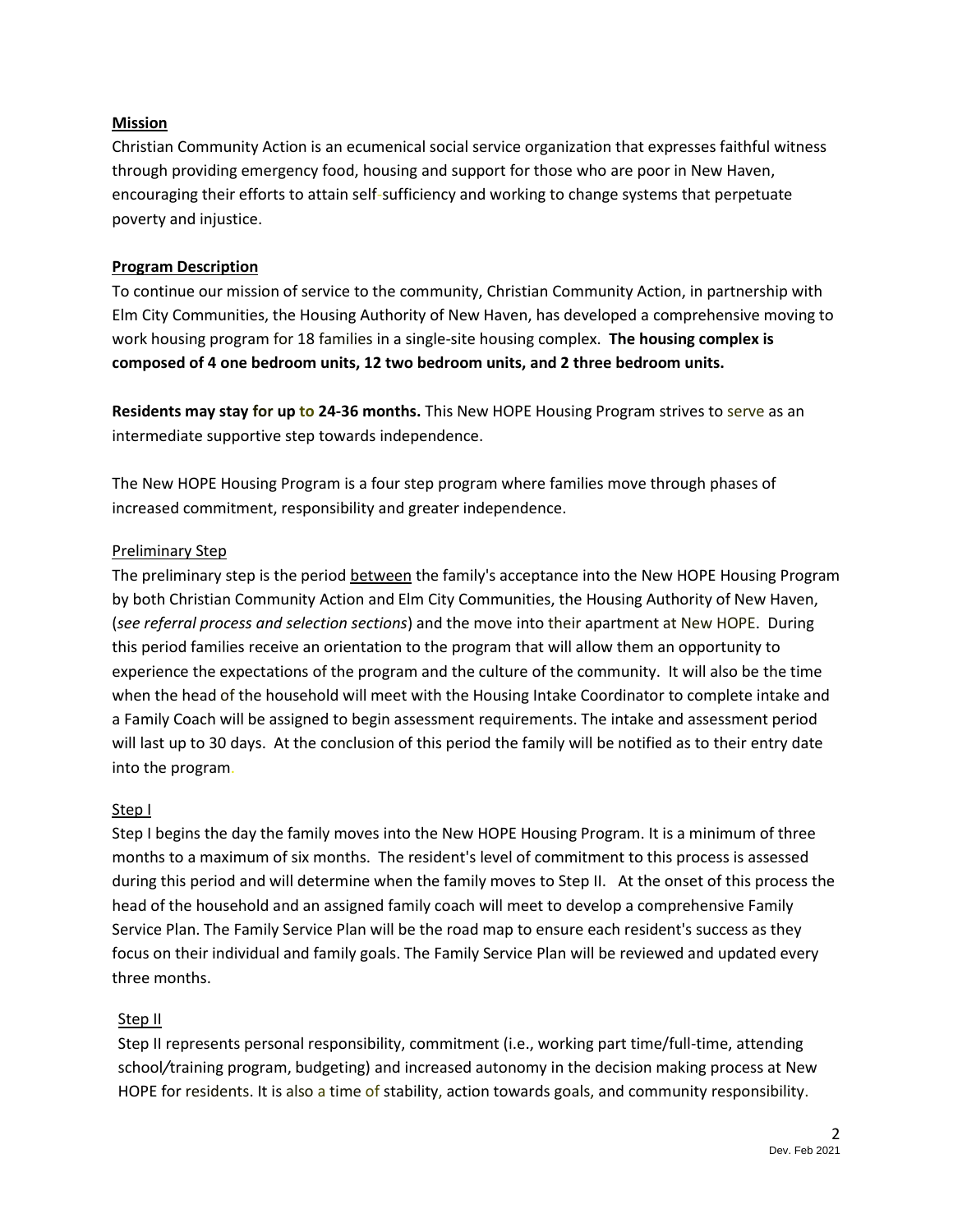This step culminates in the resident securing suitable permanent housing, gaining employment, and an increase of income at the end of 36 months.

# Step III

Step III*/*Graduation is the transition period when families secure permanent housing and actually leave New HOPE. Following graduation residents are still eligible for up to one year of follow up services with their Family Coach and ARISE Center. They will continue to set and accomplish the goals of their Family Service Plan.

# **Eligibility Criteria**

This program is developed to serve families that are homeless or at risk of homelessness, who are currently living in emergency housing and*/*or families at risk of becoming homeless.

# **Eligibility will be based on the following criteria:**

- The family must have a head of household who is 18 years old or an emancipated minor with child(ren). The parent(s) or guardian(s) must also have legal custody of any minor child(ren).
- The family must understand that this is a PROGRAM which requires the head of household and all able bodied adults in the household to be employed or willing to seek employment upon acceptance, attend meetings and workshops – failure to do so can lead to program termination. The family must be able to work and/or attend school 20 hours a week with the expectation that to move to full time employment.
	- o For households receiving SSDI or SSI benefits, the work expectations of the program will be dependent on the allowable income per month according to the Social Security Administration rather than hours a week.
- Income earnings must be between 0% 25% of the Area Median Income (AMI) at the time the applicant is selected. Please see the table below for specific income and household requirements.
- Having motivation to become self-sufficient, employed and independent.
- During the screening interview, HOH's should be able to demonstrate their willingness to benefit from this program.

| # of people<br>in<br>household |          |          |          |          |          | о        |
|--------------------------------|----------|----------|----------|----------|----------|----------|
| Maximum                        | \$16,275 | \$18,600 | \$20,925 | \$23,250 | \$25,110 | \$26,970 |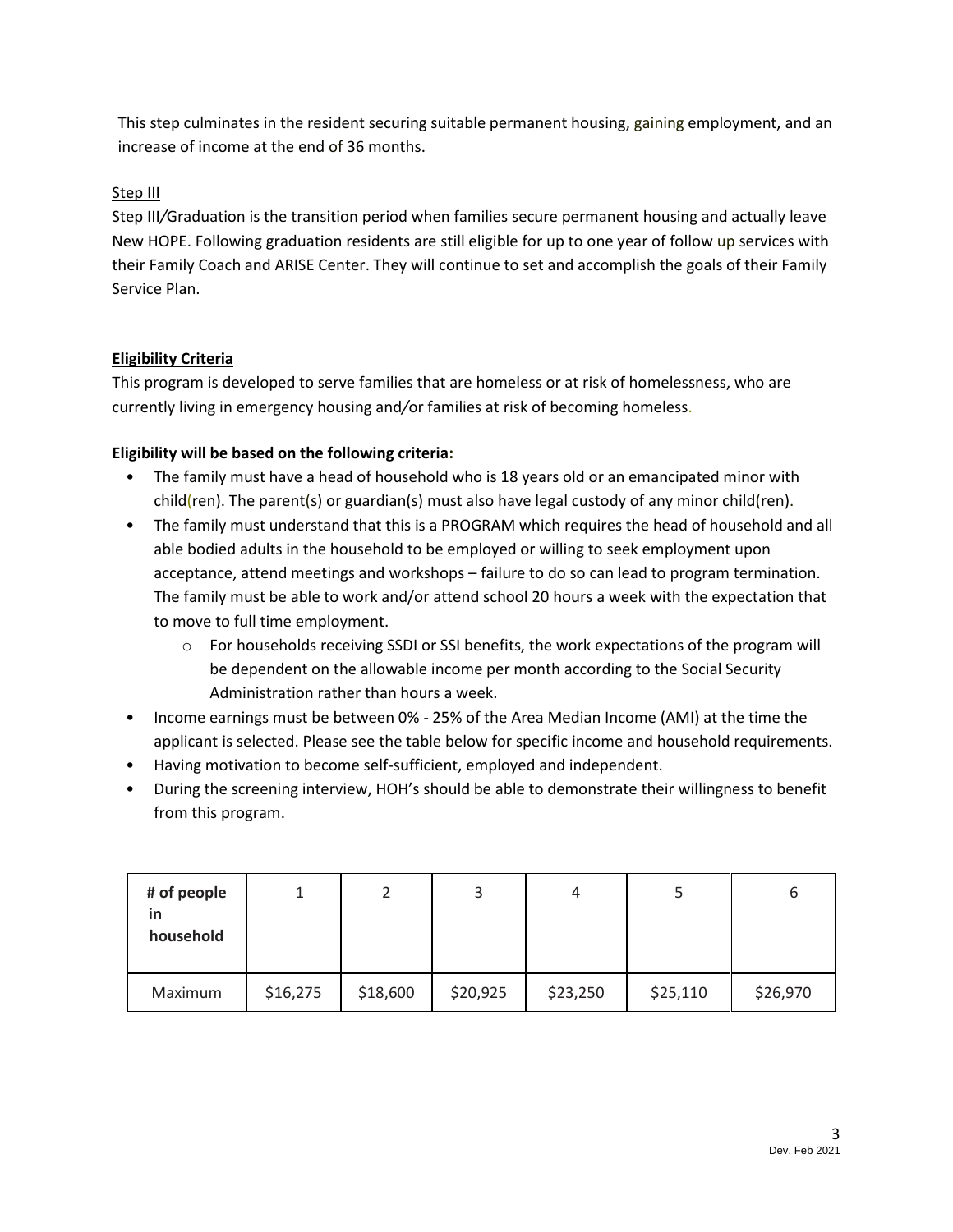#### **Program Expectations**

Cooperation is an essential ingredient needed to successfully graduate from the New HOPE Housing Program and applicants must:

- Have goals that require a minimum of three months to accomplish.
- Be willing and able to fully participate in all program aspects
- Abide by all requirements and rules
- •Be committed to participating in an training program and*/*or employed for a minimum of 20 hours a week
- Agree to a full and complete physical examination
- Keep child(ren) up to date with physical examinations, immunizations and dental care
- Keep all rent payment current
- Maintain his*/*her apartment and share the responsibility of maintaining common areas

• Maintain a drug free lifestyle and environment. If there is a substance history, be actively connected with a treatment provider and able to provide, if requested, written verification of program attendance if they have a recent (two years or less) substance abuse history

The Head of Household(s) fully understands that the New HOPE Housing Program, in collaboration with Elm City Communities, will receive rental assistance which is linked to each apartment in the New HOPE Housing Program.

Families are expected to become self-sufficient, have obtained greater independence to secure permanent housing beyond the New HOPE Housing Program, and are not eligible for a mobility voucher at the end of the program. Non-compliance with New HOPE Housing policies will terminate services with Elm City Communities rental assistance program.

Not adhering to the above expectations may lead to the resident being asked to leave the New HOPE Housing Program, but prior to the resident leaving, the Family Coach will make every effort to assist the resident in finding alternative living arrangements.

### **Referral Process/Application Requirements:**

There are five parts to a complete application.

- **1. Referral Form/Application** completed by a social service agency and the client.
- **2. Release of Information** signed and dated by the referring person and the client.
- **3. Agency Reference Letter on Agency** Letterhead by the referring case manager, social worker or counselor

**4. Personal Letter of Intent** written by the client. In the personal letter the applicant should tell us about themselves and their living situation (they must be homeless or at imminent risk of being homeless to be eligible for this program.) They should also describe why they would be a good applicant for the New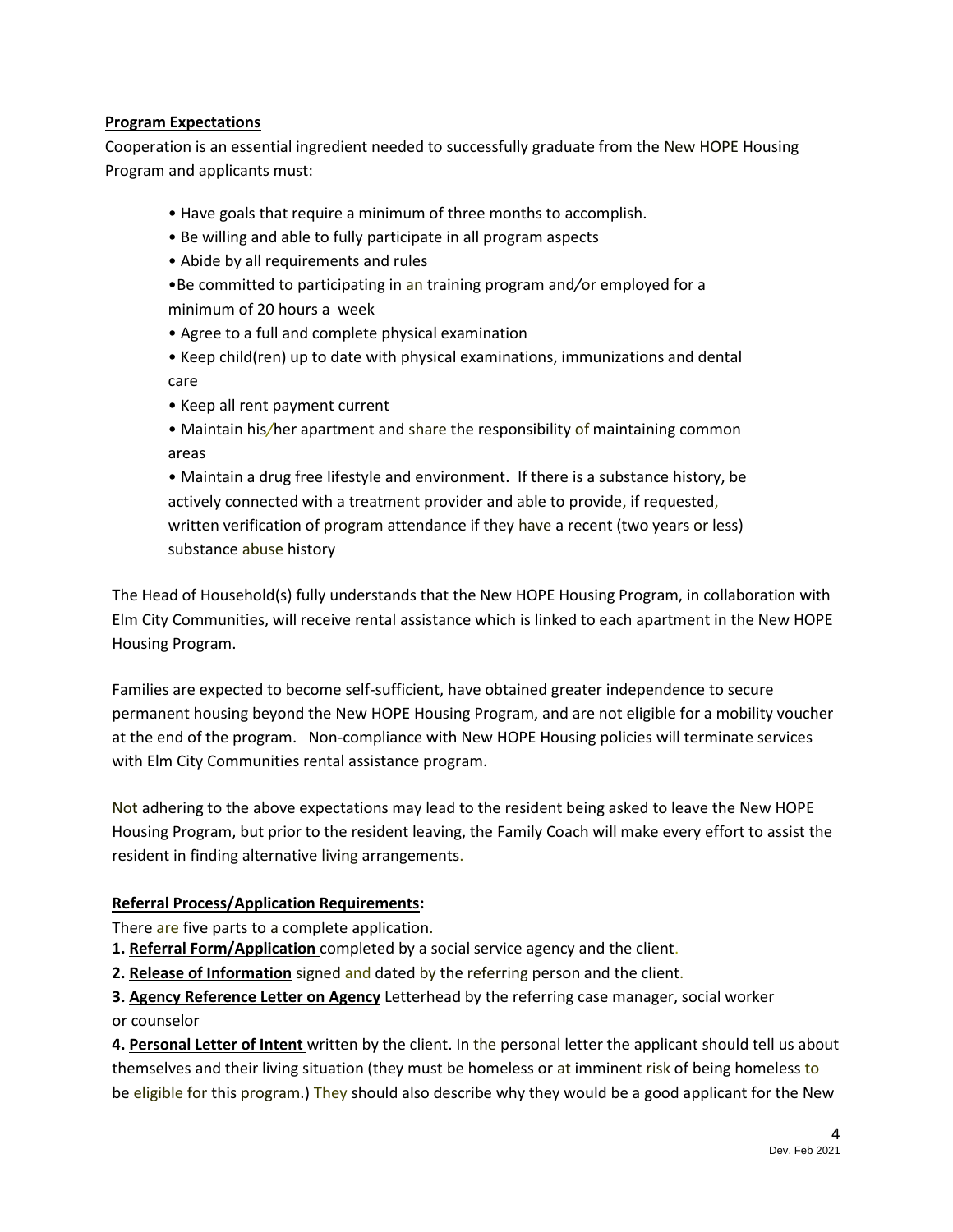HOPE; for example, describe any goals they have for themselves such as employment or a job in a certain field, job training, or completion or pursuit of their education.

**5. Second Reference Letter** from a different counselor, social worker, teacher or minister. The person writing this letter should tell what their relationship is to the applicant, how long they have known them, and why they are recommending the person for the New HOPE Housing Program. We prefer the second reference letter to be from a professional. If this is not possible, the second reference letter may be from a friend or a relative.

**This letter should be addressed to:** Shellina Toure, Director of Housing Services, New HOPE Housing Program, 660 Winchester Avenue, New Haven, CT 06511. Return this letter and all letters with and at the same time as the rest of the application.

The referring counselor should **email the complete application (including all five items listed above)** as soon as possible to Carolyn DeSchiffart, Housing Intake Coordinator, at [cdeschiffart@ccahelping.org](mailto:cdeschiffart@ccahelping.org) and cc[. stoure@ccahelping.org](mailto:stoure@ccahelping.org) with the subject line, **"New HOPE Housing Program Application."**

# **Please remember to always keep a copy of the complete application (including letters) before sending it.**

### **Selection process**

• The **complete** application must be received before the applicant can be placed on the waiting list. Clients are placed on the waiting list according to the date the complete application is received.

•Once the complete application is received, it will be reviewed and the applicant contacted for a possible screening interview. Applications will be reviewed on a rolling basis, determined by the date and time they were submitted.

•Screening interviews are only conducted when we have a potential opening. A general guideline for waiting between New HOPE receiving a complete application and a person receiving a screening interview is six months - 1 1/2 years. Waiting time may be longer for mothers with one child under 3 as we only have four one-bedroom apartments for these families. Once in the program, families may stay in the program for up to 36 months.

- During the initial application process for the first 18 families, the wait time between the application being received and the screening interview will be substantially less.
- A screening interview is not a guarantee of acceptance into the program.

### **The Director after receiving an application will:**

• Review the application, notify the applicant that their complete application has been received, and place the applicant on a waiting list.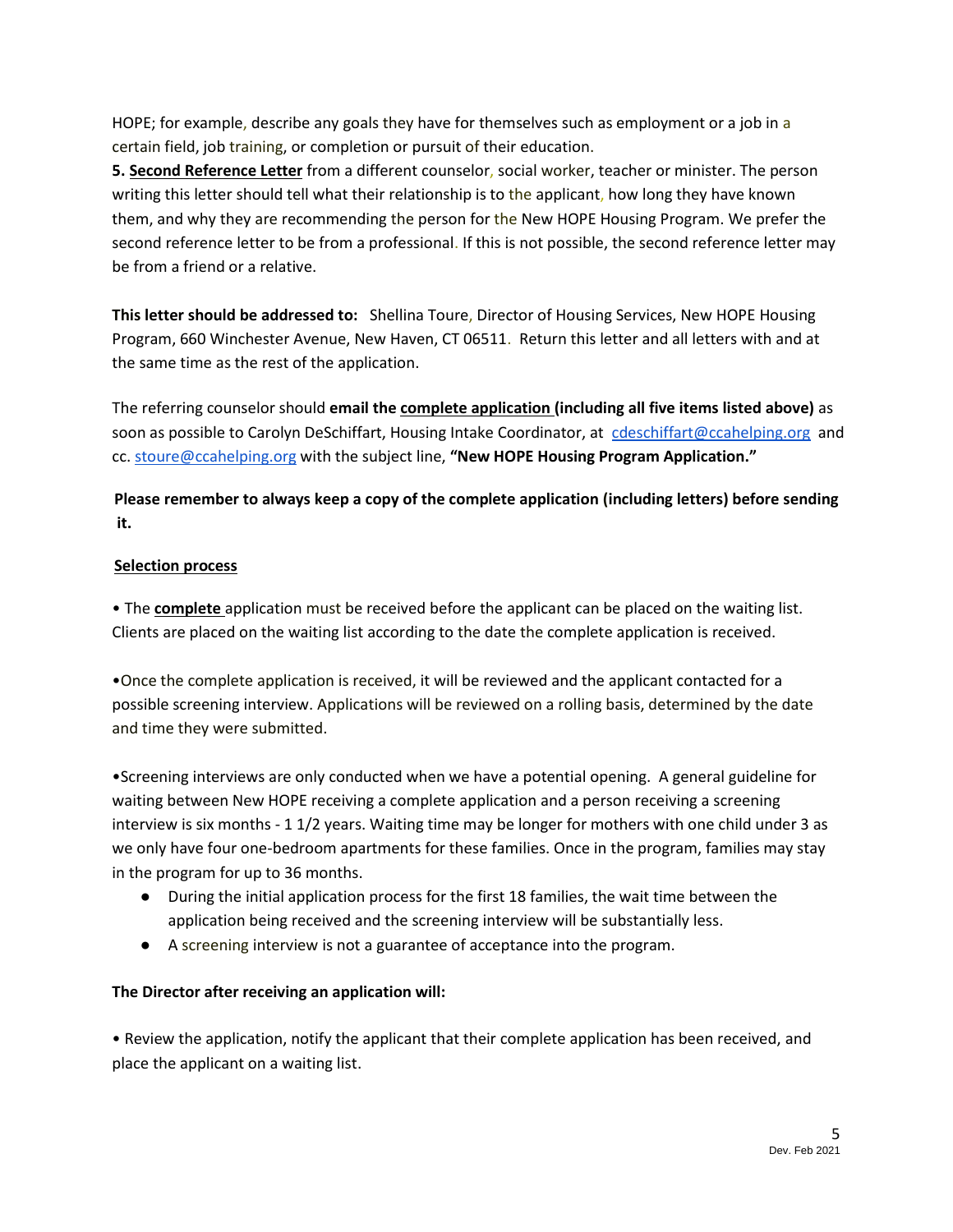• Based on program criteria and available apartments, an initial interview with New HOPE Housing Program staff will be scheduled within one week of the applicant being contacted and the applicant must bring the following documents:

- Picture Identification
- Birth Certificate for each family member and Marriage Certificate, if applicable
- Social Security Cards for each family member
- Proof of monthly income if applicable (all sources)
- Medical Insurance Cards

• Contact the referring agency during our screening process to discuss the applicant, program availability and our decision regarding the application.

# **If the applicant is accepted by the New HOPE Housing Program**

- The applicant will meet with the Housing Intake Coordinator to complete the application for our partners, Elm City Communities/ Housing Authority of New Haven.
- The Housing Intake Coordinator will submit the application to Elm City Communities on the applicant's behalf. This process will take between 2-4 weeks to complete once Elm City Communities (ECC) has received the application.
- Once the applicant is approved by the ECC, they will begin the entry process.

### **Intent to Deny**

Families that do not meet the eligibility criteria of the CCA New Hope Program and/or ECC/HANH will be denied entrance into CCA New HOPE Housing Program and will be removed from the waitlist maintained by the ECC/HANH. Families will receive in writing a denial letter explaining the reason for the denial. The head(s) of households will have the right to appeal the decision with the ECC/NHHA. CCA's Housing Intake Coordinator will assist the family with the appeal process. *Please see further denial procedures below.*

### **Entry Process**

New HOPE Housing Intake Coordinator and Family Coaches will:

- Request, once the family has been accepted into the Program, that the applicant submit a recent physical examination for everyone in the household (*physicals must be within one year*).
- Schedule an Intake/orientation meeting, within 10 to 15 days for the applicant with the Housing Intake Coordinator for the purpose of accomplishing certain pre-residency. *At this time the entry date will be established.*
- Schedule a meeting with the applicant, the Family Coach will review their commitment, review the New HOPE Resident's Manual, sign the program occupancy agreement, begin work on the Family Service Plan, and plan for moving to the New HOPE Housing Program.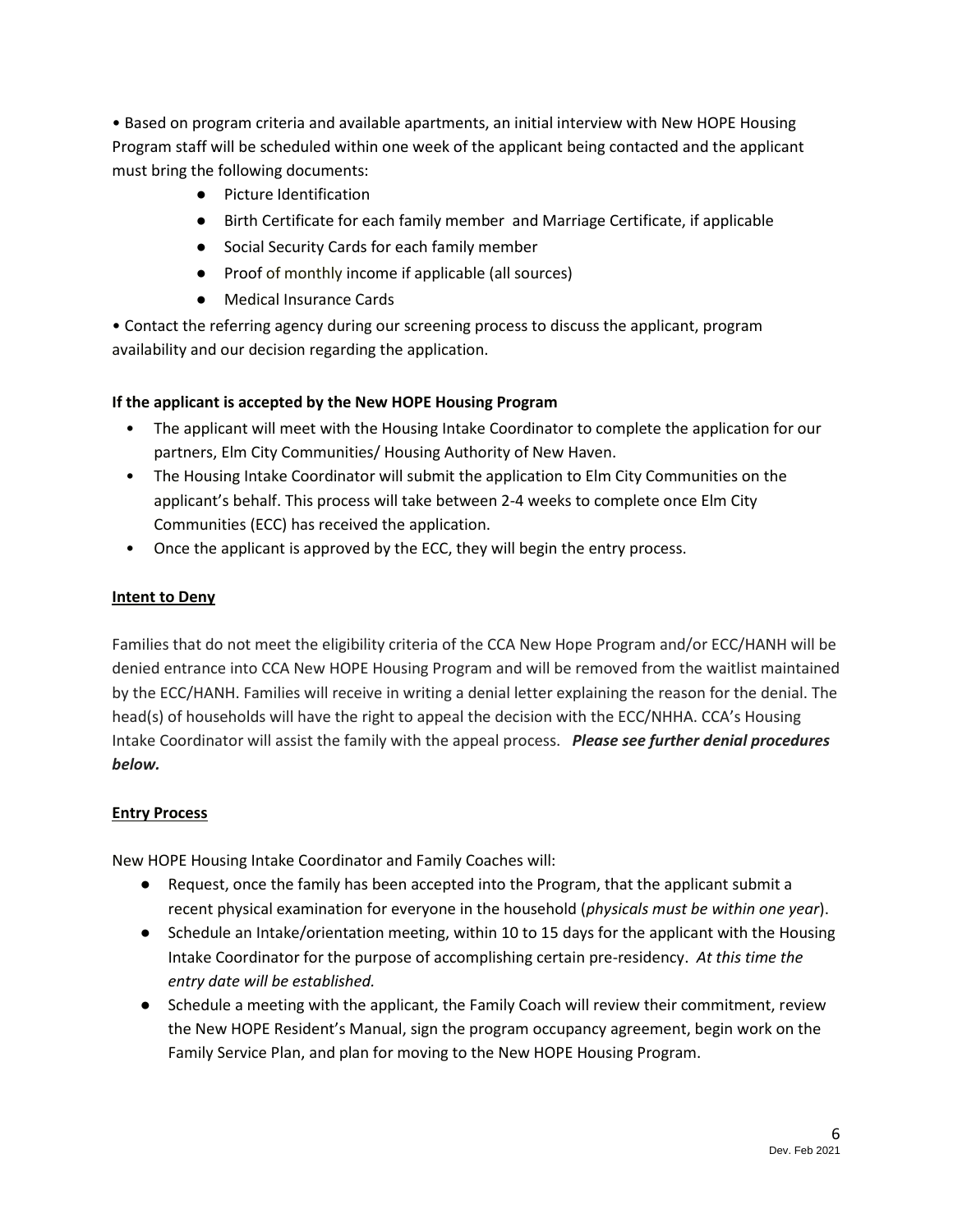#### **Rent Information**

CCA New HOPE Housing Program is committed to affordable housing and its rent for the program reflects this commitment.

As our Partner, Elm City Communities will calculate all rent amounts and the family's rent portion upon the family's acceptance into the program. The rent is based on your adjusted gross income, so rent portions vary from family to family. The rent portion will not exceed 30% of the resident's monthly income and will be determined based on the Elm City Communities' rent simplification calculation process. An initial security deposit, based on 30% of their adjusted gross income, is expected prior to move-in date. Each family will be encouraged to save at least \$50/per month, to save for a security deposit upon leaving the Program. Their savings also serves as an emergency fund. In addition, the money is held as against damage or non-payment of rent. The balance is refunded upon leaving the Program. Families will be expected to report any changes in their income to their Family Coach immediately.

### **Conclusion**

The New HOPE Housing Program is a program where support, structure, a sense of community and safe, affordable housing are combined to give families the opportunity to make positive changes in their lives and prepare for a brighter future.

New HOPE Housing Program seeks to assist families overcome barriers created by systems and the families themselves. We believe the supportive environment at New HOPE Housing will allow families to create a stronger family unit that is grounded in faith, self-determination and respect for each individual within the family and the community as a whole.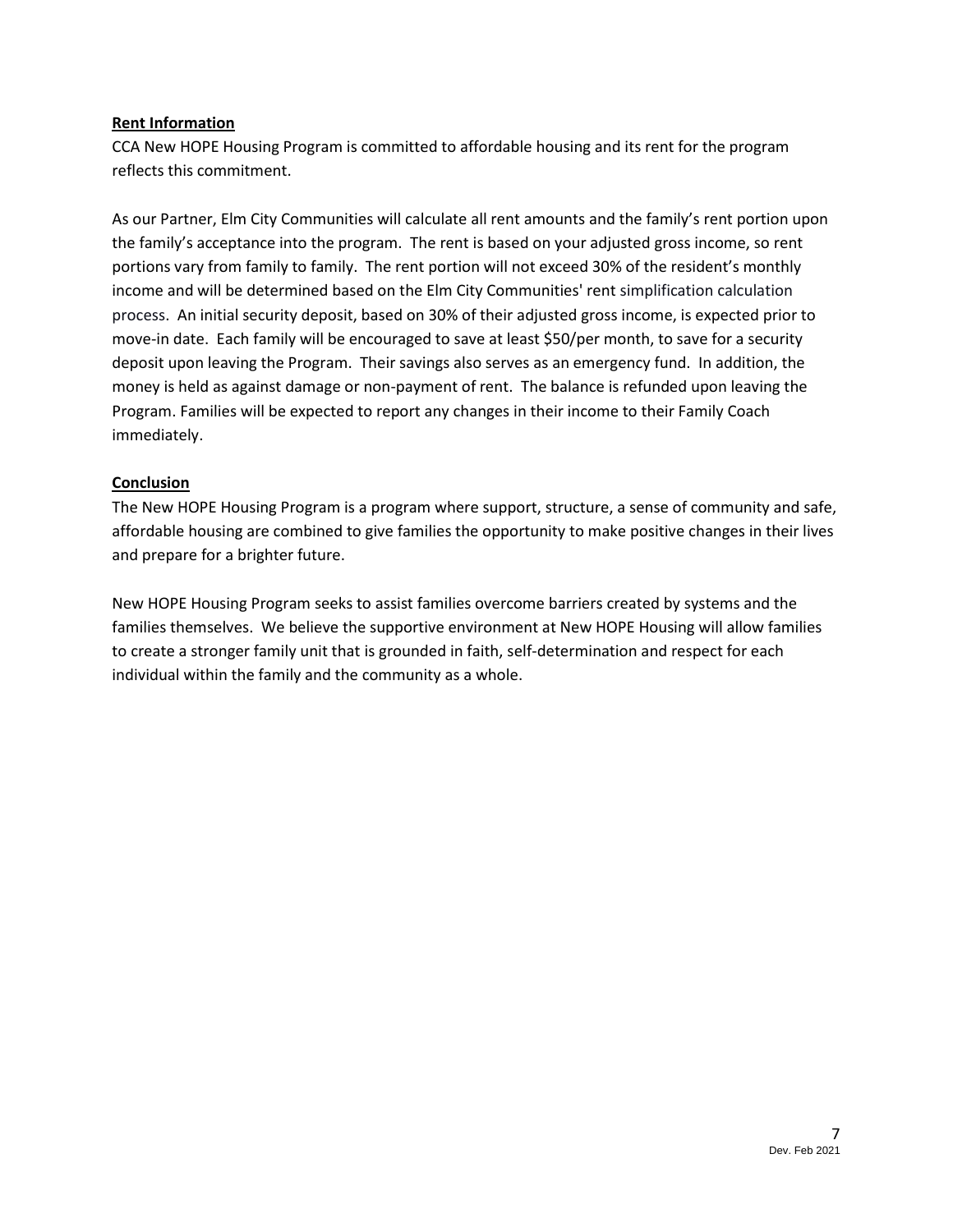# NEW HOPE HOUSING PROGRAM REFERRAL APPLICATION

| Name of Applicant(s):                                                                                                                                                                                                                                                                                               |               |       |          |  |  |
|---------------------------------------------------------------------------------------------------------------------------------------------------------------------------------------------------------------------------------------------------------------------------------------------------------------------|---------------|-------|----------|--|--|
|                                                                                                                                                                                                                                                                                                                     |               |       |          |  |  |
|                                                                                                                                                                                                                                                                                                                     |               |       |          |  |  |
|                                                                                                                                                                                                                                                                                                                     |               |       |          |  |  |
| Name and Ages of Children                                                                                                                                                                                                                                                                                           |               |       |          |  |  |
| Name                                                                                                                                                                                                                                                                                                                | Date of Birth | Age   | Sex      |  |  |
|                                                                                                                                                                                                                                                                                                                     |               |       |          |  |  |
|                                                                                                                                                                                                                                                                                                                     |               |       |          |  |  |
| $\frac{1}{2}$ $\frac{1}{2}$ $\frac{1}{2}$ $\frac{1}{2}$ $\frac{1}{2}$ $\frac{1}{2}$ $\frac{1}{2}$ $\frac{1}{2}$ $\frac{1}{2}$ $\frac{1}{2}$ $\frac{1}{2}$ $\frac{1}{2}$ $\frac{1}{2}$ $\frac{1}{2}$ $\frac{1}{2}$ $\frac{1}{2}$ $\frac{1}{2}$ $\frac{1}{2}$ $\frac{1}{2}$ $\frac{1}{2}$ $\frac{1}{2}$ $\frac{1}{2}$ |               |       |          |  |  |
|                                                                                                                                                                                                                                                                                                                     |               |       |          |  |  |
|                                                                                                                                                                                                                                                                                                                     |               |       |          |  |  |
|                                                                                                                                                                                                                                                                                                                     |               |       |          |  |  |
| (Use back of sheet if needed)                                                                                                                                                                                                                                                                                       |               |       |          |  |  |
| Current Living Arrangements _____Shelter ______Relative ______Friend ______ Other* (*Please explain)                                                                                                                                                                                                                |               |       |          |  |  |
|                                                                                                                                                                                                                                                                                                                     |               |       |          |  |  |
| Street and Apt#                                                                                                                                                                                                                                                                                                     | City          | State | Zip Code |  |  |
| Current telephone number:                                                                                                                                                                                                                                                                                           |               |       |          |  |  |
|                                                                                                                                                                                                                                                                                                                     |               |       |          |  |  |
|                                                                                                                                                                                                                                                                                                                     |               |       |          |  |  |
| Monthly Income and Source (if applicable)                                                                                                                                                                                                                                                                           |               |       |          |  |  |
| (Please list all sources and amounts)                                                                                                                                                                                                                                                                               |               |       |          |  |  |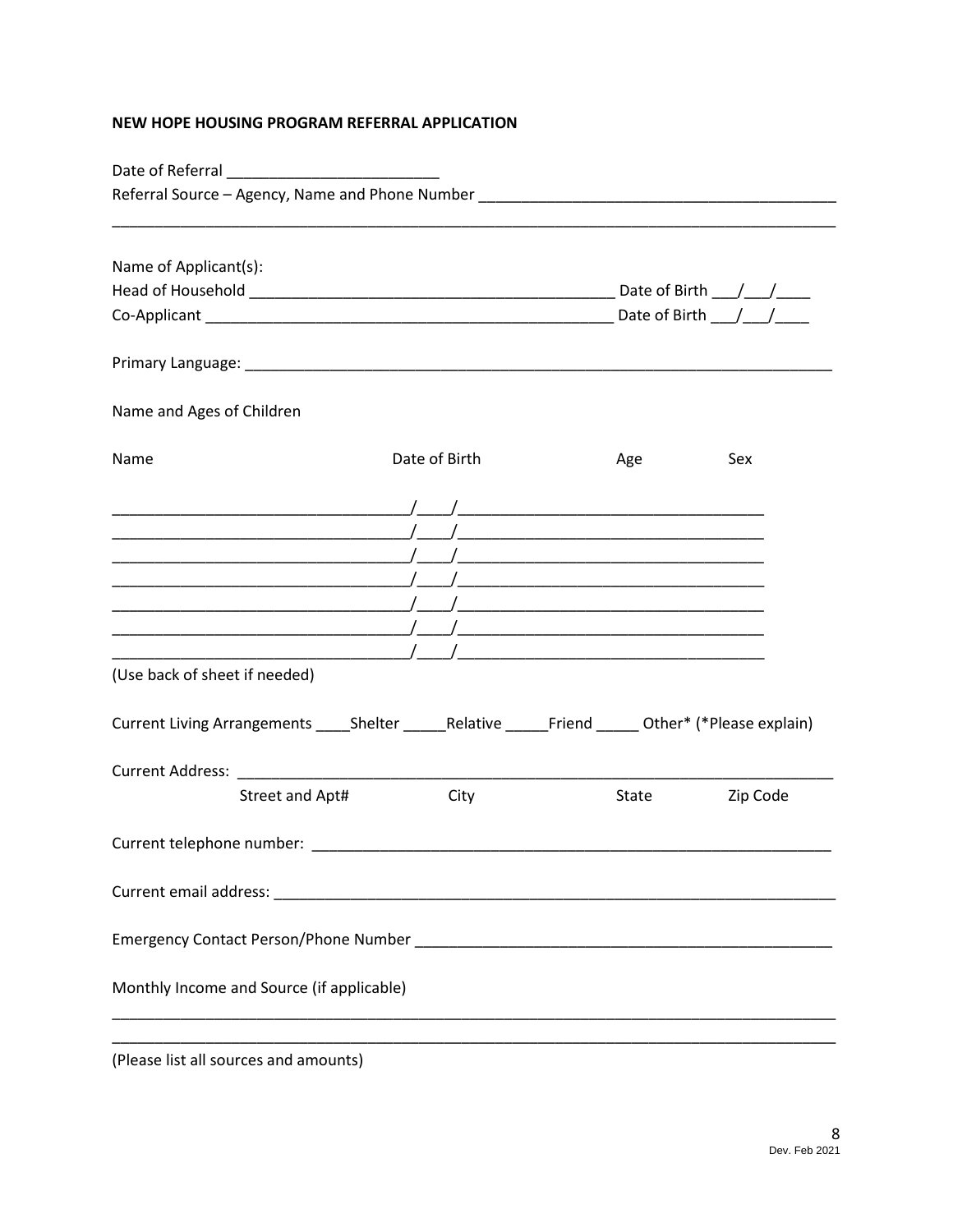Have you reviewed the New HOPE Housing Program description and expectations with the applicant? \_\_\_\_\_Yes \_\_\_\_\_\_ NO

In what way do you believe this applicant family will benefit from the New HOPE Housing Program?

Time spent in the New HOPE Housing Program is an opportunity for the family to move towards greater independence. Do you feel the applicant has the potential to use this time to grow towards greater independence?

\_\_\_\_\_\_\_\_\_\_\_\_\_\_\_\_\_\_\_\_\_\_\_\_\_\_\_\_\_\_\_\_\_\_\_\_\_\_\_\_\_\_\_\_\_\_\_\_\_\_\_\_\_\_\_\_\_\_\_\_\_\_\_\_\_\_\_\_\_\_\_\_\_\_\_\_\_\_\_\_\_\_\_\_\_ \_\_\_\_\_\_\_\_\_\_\_\_\_\_\_\_\_\_\_\_\_\_\_\_\_\_\_\_\_\_\_\_\_\_\_\_\_\_\_\_\_\_\_\_\_\_\_\_\_\_\_\_\_\_\_\_\_\_\_\_\_\_\_\_\_\_\_\_\_\_\_\_\_\_\_\_\_\_\_\_\_\_\_\_\_ \_\_\_\_\_\_\_\_\_\_\_\_\_\_\_\_\_\_\_\_\_\_\_\_\_\_\_\_\_\_\_\_\_\_\_\_\_\_\_\_\_\_\_\_\_\_\_\_\_\_\_\_\_\_\_\_\_\_\_\_\_\_\_\_\_\_\_\_\_\_\_\_\_\_\_\_\_\_\_\_\_\_\_\_\_ \_\_\_\_\_\_\_\_\_\_\_\_\_\_\_\_\_\_\_\_\_\_\_\_\_\_\_\_\_\_\_\_\_\_\_\_\_\_\_\_\_\_\_\_\_\_\_\_\_\_\_\_\_\_\_\_\_\_\_\_\_\_\_\_\_\_\_\_\_\_\_\_\_\_\_\_\_\_\_\_\_\_\_\_\_

\_\_\_\_\_\_\_\_\_\_\_\_\_\_\_\_\_\_\_\_\_\_\_\_\_\_\_\_\_\_\_\_\_\_\_\_\_\_\_\_\_\_\_\_\_\_\_\_\_\_\_\_\_\_\_\_\_\_\_\_\_\_\_\_\_\_\_\_\_\_\_\_\_\_\_\_\_\_\_\_\_\_\_\_\_ \_\_\_\_\_\_\_\_\_\_\_\_\_\_\_\_\_\_\_\_\_\_\_\_\_\_\_\_\_\_\_\_\_\_\_\_\_\_\_\_\_\_\_\_\_\_\_\_\_\_\_\_\_\_\_\_\_\_\_\_\_\_\_\_\_\_\_\_\_\_\_\_\_\_\_\_\_\_\_\_\_\_\_\_\_ \_\_\_\_\_\_\_\_\_\_\_\_\_\_\_\_\_\_\_\_\_\_\_\_\_\_\_\_\_\_\_\_\_\_\_\_\_\_\_\_\_\_\_\_\_\_\_\_\_\_\_\_\_\_\_\_\_\_\_\_\_\_\_\_\_\_\_\_\_\_\_\_\_\_\_\_\_\_\_\_\_\_\_\_\_ \_\_\_\_\_\_\_\_\_\_\_\_\_\_\_\_\_\_\_\_\_\_\_\_\_\_\_\_\_\_\_\_\_\_\_\_\_\_\_\_\_\_\_\_\_\_\_\_\_\_\_\_\_\_\_\_\_\_\_\_\_\_\_\_\_\_\_\_\_\_\_\_\_\_\_\_\_\_\_\_\_\_\_\_\_

\_\_\_\_\_\_\_\_\_\_\_\_\_\_\_\_\_\_\_\_\_\_\_\_\_\_\_\_\_\_\_\_\_\_\_\_\_\_\_\_\_\_\_\_\_\_\_\_\_\_\_\_\_\_\_\_\_\_\_\_\_\_\_\_\_\_\_\_\_\_\_\_\_\_\_\_\_\_\_\_\_\_\_\_\_ \_\_\_\_\_\_\_\_\_\_\_\_\_\_\_\_\_\_\_\_\_\_\_\_\_\_\_\_\_\_\_\_\_\_\_\_\_\_\_\_\_\_\_\_\_\_\_\_\_\_\_\_\_\_\_\_\_\_\_\_\_\_\_\_\_\_\_\_\_\_\_\_\_\_\_\_\_\_\_\_\_\_\_\_\_

\_\_\_\_\_\_\_\_\_\_\_\_\_\_\_\_\_\_\_\_\_\_\_\_\_\_\_\_\_\_\_\_\_\_\_\_\_\_\_\_\_\_\_\_\_\_\_\_\_\_\_\_\_\_\_\_\_\_\_\_\_\_\_\_\_\_\_\_\_\_\_\_\_\_\_\_\_\_\_\_\_\_\_\_\_ \_\_\_\_\_\_\_\_\_\_\_\_\_\_\_\_\_\_\_\_\_\_\_\_\_\_\_\_\_\_\_\_\_\_\_\_\_\_\_\_\_\_\_\_\_\_\_\_\_\_\_\_\_\_\_\_\_\_\_\_\_\_\_\_\_\_\_\_\_\_\_\_\_\_\_\_\_\_\_\_\_\_\_\_\_ \_\_\_\_\_\_\_\_\_\_\_\_\_\_\_\_\_\_\_\_\_\_\_\_\_\_\_\_\_\_\_\_\_\_\_\_\_\_\_\_\_\_\_\_\_\_\_\_\_\_\_\_\_\_\_\_\_\_\_\_\_\_\_\_\_\_\_\_\_\_\_\_\_\_\_\_\_\_\_\_\_\_\_\_\_

What problems/needs do you believe could be addressed at the New HOPE Housing Program?

Comments on the motivation and progress levels of this applicant in working towards their goals

It is important for **you as the applicant to understand that if the New HOPE Housing Program accepts you and your family into the New HOPE Housing Program,** you as the head of household will be expected to complete an application with Elm City Communities for a rental subsidy that is linked to the unit is located at the New HOPE Housing Program, 660 Winchester Avenue, New Haven. In addition, families accepted into the New HOPE Housing Program are NOT eligible for a mobility voucher at the end of the New HOPE Housing Program. In addition, failure to comply with the New HOPE Housing Program policies and procedures will terminate ECC rental assistance as the family must exit the New HOPE Housing Program.

\_\_\_\_\_\_\_\_\_\_\_\_\_\_\_\_\_\_\_\_\_\_\_\_\_\_\_\_\_\_\_\_\_\_\_\_\_\_ \_\_\_\_\_\_\_\_\_\_\_\_\_\_\_\_\_\_\_\_\_\_\_\_\_\_\_\_\_\_\_

\_\_\_\_\_\_\_\_\_\_\_\_\_\_\_\_\_\_\_\_\_\_\_\_\_\_\_\_\_\_\_\_\_\_\_\_\_\_\_ \_\_\_\_\_\_\_\_\_\_\_\_\_\_\_\_\_\_\_\_\_\_\_\_\_\_\_\_\_\_\_

Applicant Signature **Applicant Signature Date of Signature** 

Referral Source Signature **Date of Signature** Date of Signature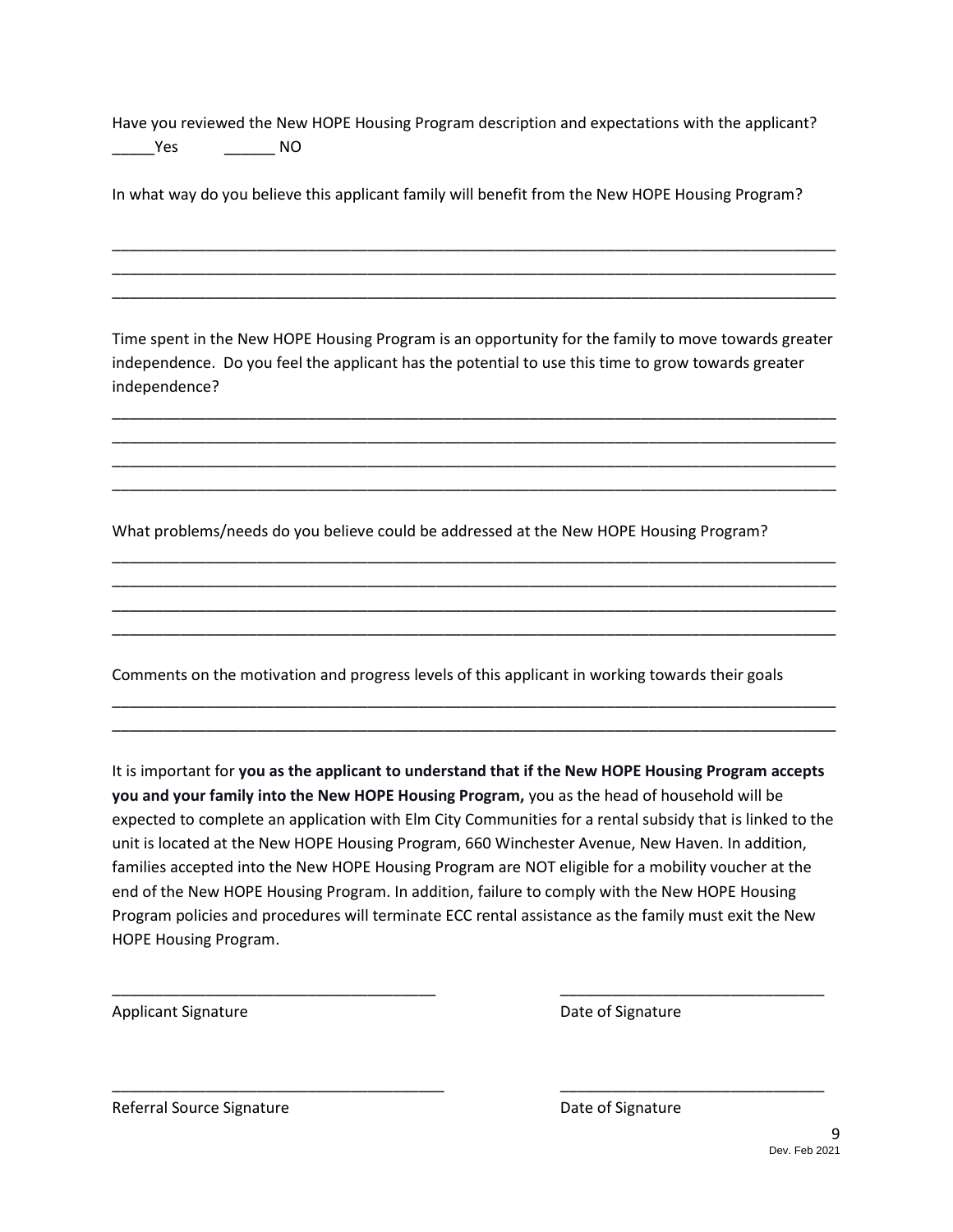

I understand that Christian Community Action has an obligation to keep my personal information, identifying information, and records confidential. I also understand that I can choose to allow Christian Community Action to release/obtain some of my personal information to certain individuals or agencies.

I, \_\_\_\_\_\_\_\_\_\_\_\_\_\_\_\_\_\_\_\_\_\_\_\_\_\_\_\_\_\_\_\_\_\_\_\_\_, authorize Christian Community Action to obtain/share the following specific information with:

| Who I authorize to share/obtain my information: | Name:          |
|-------------------------------------------------|----------------|
|                                                 | Agency:        |
|                                                 | Phone Number:  |
|                                                 | Email Address: |
|                                                 |                |
|                                                 |                |

| What<br>information<br>shared/obtained: | will | be | (List as specifically as possible, for example: name, applications, any<br>documents). |
|-----------------------------------------|------|----|----------------------------------------------------------------------------------------|
|                                         |      |    |                                                                                        |

I understand:

- Signing a release form is completely voluntary. That the release is limited to what I write above.
- That Christian Community Action and I may not be able to control what happens to my information once it has been released to/by the above person or agency, and that the agency or person getting my information may be required by law or practice to share it with others.
- I understand that I may withdraw my consent to this release at any time either orally or in writing.

This release is valid as of today and expires on two years from today's signature.

| Client's Signature: | Date: |
|---------------------|-------|
| Print Name:         |       |
| Witness Signature:  | Date: |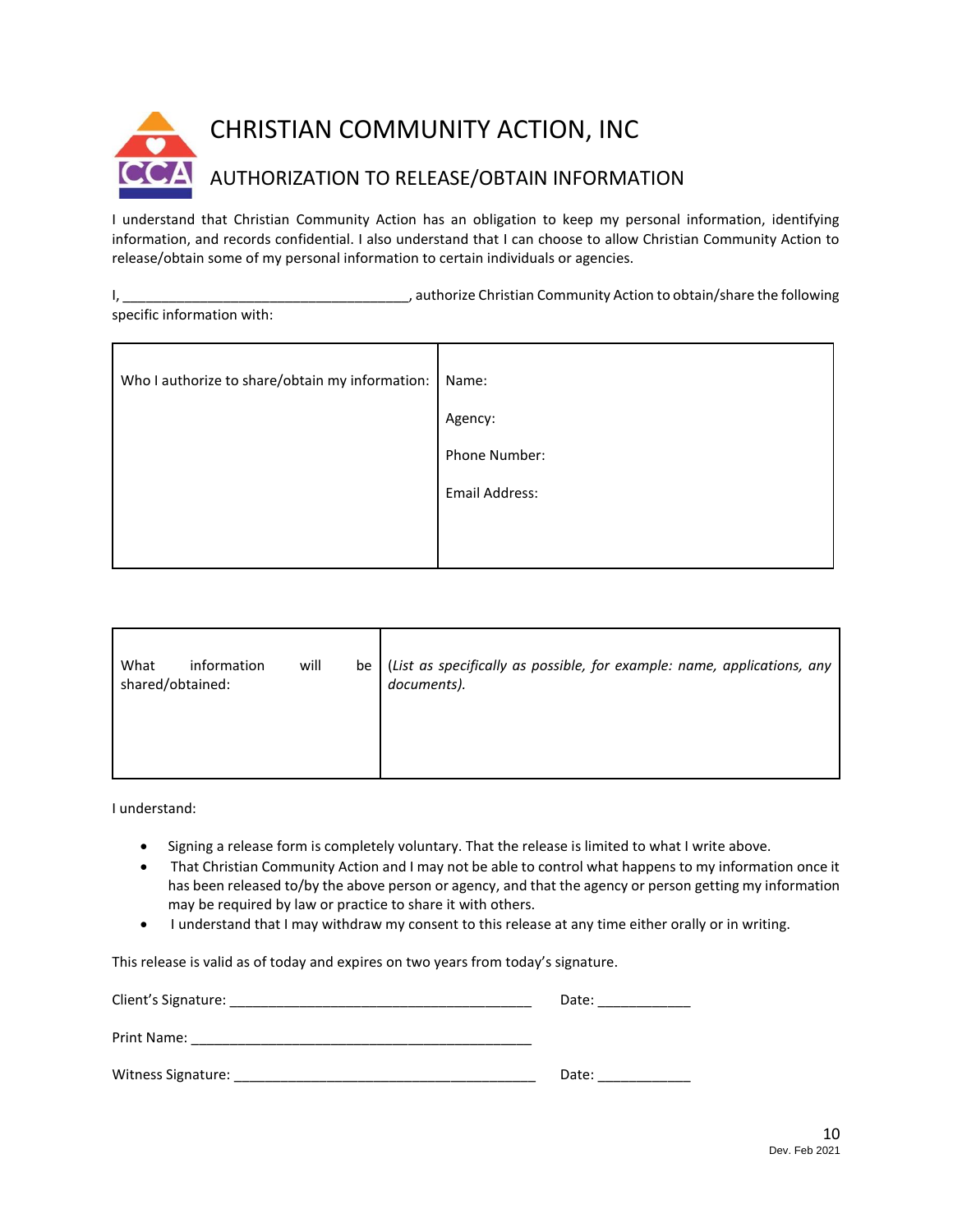## **CCA New HOPE Housing Program DENIAL PROCESS**

## **Valid Reason for Program Denial**

- Application is incomplete.
- Applicant does not meet one or more of the following criteria.
- The family must be homeless or become homeless within 14 days at the time of referral.
- The family must have a head of household who is 18 years old or an emancipated minor with child(ren). The parent(s) or guardian(s) must also have legal custody of any minor child(ren).
- The family must understand that this is a PROGRAM which requires the head of household to be employed or willing to seek employment upon acceptance, attend meetings and workshops – failure to do so can lead to program termination. The family must be able to work and/or attend school 20 hours a week.
- For households receiving SSDI or SSI benefits, the work expectations of the program will be dependent on the allowable income per month according to the Social Security Administration rather than hours a week.
- Income earnings must be between 0-60% of the Area Median Income (AMI) at the time the applicant is selected.
- Having motivation to become self-sufficient, employed and independent.

### **Denial Letter**

- The Director of Housing Services will prepare the denial letter.
- Denial Letters will include the following:
	- $\circ$  The reason(s) for the denial.
	- o Effective date of the denial.
	- o Information on the family's right to request an informal review/hearing (only for causes that are subject to Informal Review/Hearing).
- If the denial reason is for failing to provide documentation and the family supplies the documentation within ten days of receiving the denial letter, the DOHS may approve rescinding the denial and allow staff to process the application.

### **Scheduling the Review/Hearing**

- Upon receipt of the denial letter, applicants have ten days to request the informal review/hearing.
- If there is no request, the application will be filed as denied.
- The family must request the informal review/hearing in writing within the required time frame.
- The Director of Housing Services will schedule the hearing within a reasonable timeframe.
- The notification of hearing which the family receives will contain:
	- o Date and time of the hearing.
	- o Location where the hearing will be held.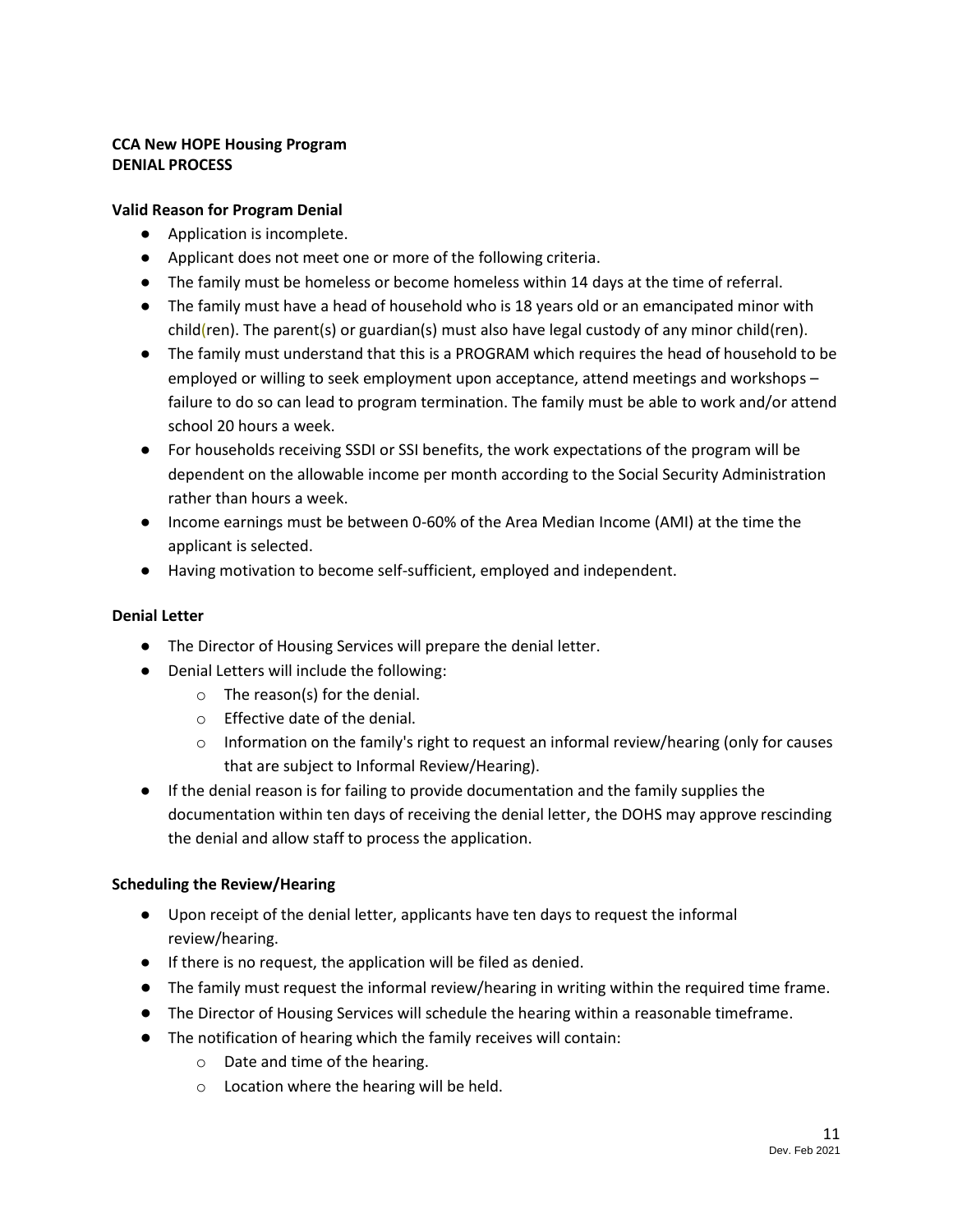- $\circ$  Family's right to bring evidence, witnesses, legal or other representation at the family's expense.
- $\circ$  Right to view any documents or evidence in the possession of NHHP and upon which NHHP based the proposed action and, at the family's expense, to obtain a copy of such documents prior to the hearing. Requests for such documents or evidence must be received no later than 2 days before the hearing date.
- $\circ$  Notice to the family that the NHHP will request a copy of any documents or evidence the family will use at the hearing.
- The applicant/participant may reschedule a review/hearing appointment once only if the request for the reschedule is submitted 24 hours prior to the date of the hearing.
- If a family does not appear at a review/hearing and has not rescheduled the hearing in advance, the NHHP staff will assume the family is no longer interested in the program and will uphold the denial.
- In emergency situations, if the family contacts NHHP at 203-777-7167 within 24 hours of the hearing date and time, excluding weekends and holidays, NHHP may reschedule the hearing only if the family can show good cause for the failure to appear.
	- $\circ$  Good cause includes: medical emergency, employment emergency, family emergency, etc. The emergency must be documented (doctor's statement, employer's statement, independent agency statement, etc.).

# **Hearing**

● The Review Hearing panel will consist of the Christian Community Action Executive Director, Director of Programs, and another member of Christian Community Action staff.

# **Post REVIEW/HEARING**

- The Director of Housing Services will notify the family of the final decision after the informal review/hearing, including a brief statement of the reasons for the final decision.
- The decision will also be mailed to the family within 10 business days of the review/hearing. The Notice will contain the following information:
	- o Applicant/participant name
	- o Applicant/participant address
	- o Date
	- o Date and time of review/hearing
	- o Names of everyone in attendance at review/hearing
	- o Final decision
	- o Brief statement of the reason(s) for the final decision
- All requests for review, supporting documentation, and a copy of the final decision will be scanned in the family's file.
- If the hearing decision is to overturn the denial, the applicant will proceed to the next step of the application process.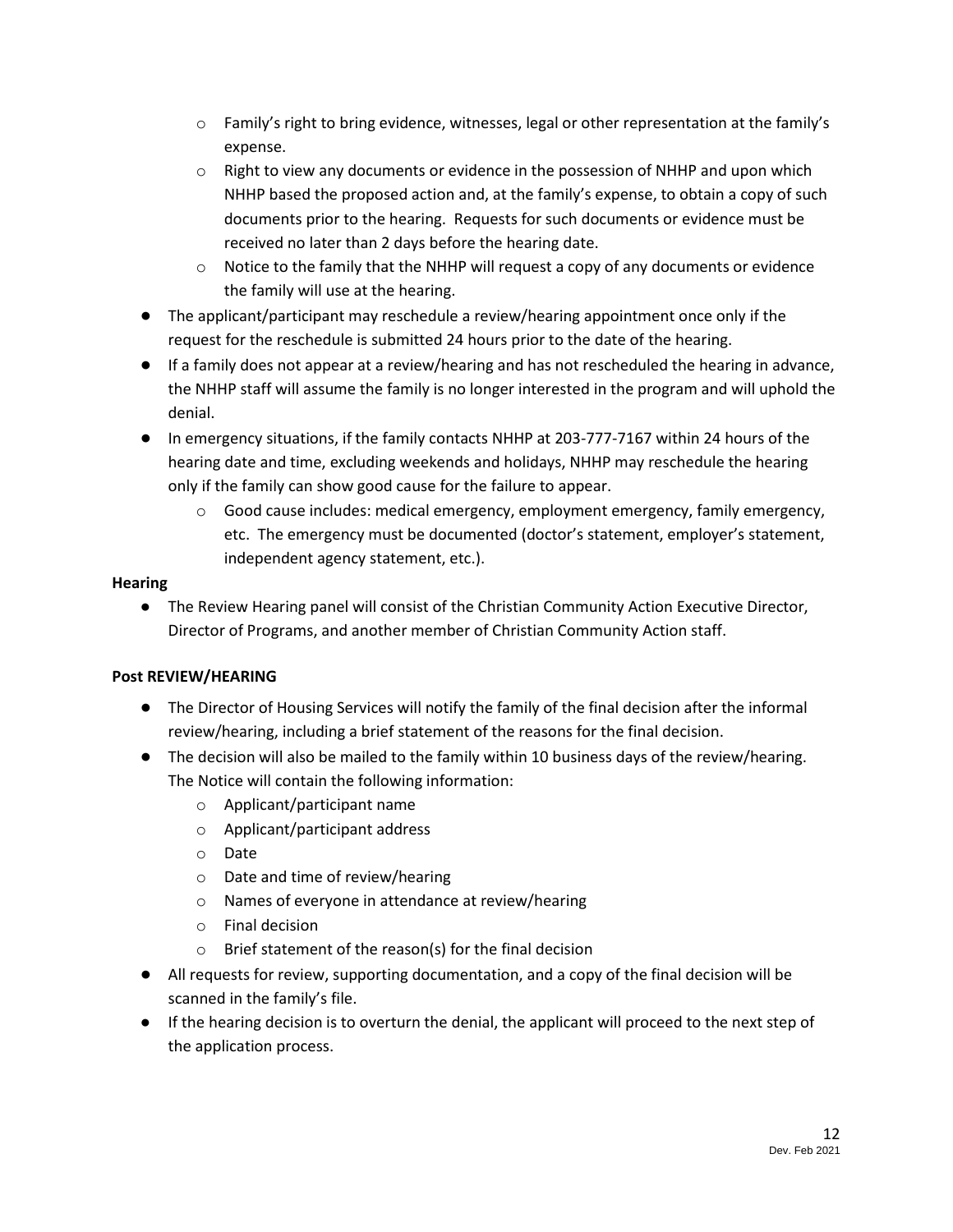## **Elm City Communities/Housing Authority of New Haven (ECC/HANH) INCOME ELIGIBILITY/TARGETING AND DENIAL PROCESS**

ECC/HANH will require the head(s) of the household to complete a full application.

ECC/HANH is responsible for ensuring that every individual and family admitted to the HCV program meets all program eligibility requirements. This includes any individual approved to join the family after the family has been admitted to the program. The family must provide any information needed by ECC/HANH to confirm eligibility and determine the level of the family's assistance.

To be eligible for the HCV program:

The applicant family must:

- Qualify as a family as defined by HUD and ECC/HANH.
- Have income at or below HUD-specified income limits.
- Qualify on the basis of citizenship or the eligible immigrant status of family members.
- Provide social security number information for household members as required.
- Consent to ECC/HANH's collection and use of family information as provided for in ECC/HANHprovided consent forms.
- ECC/HANH must determine that the current or past behavior of household members does not include activities that are prohibited by HUD or ECC/HANH.

#### **Income Limits**

HUD established income limits for all areas of the country and publishes them annually in the *Federal Register*. They are based upon estimates of median family income with adjustments for family size. The income limits are used to determine eligibility for the program and for income targeting purposes as discussed in this section. **Refer to ECC/HANH Admin Plan Definitions of the Income Limits [24 CFR 5.603(b)]** 

### **Using Income Limits for Eligibility [24 CFR 982.201]**

Income limits are used for eligibility only at admission. Income eligibility is determined by comparing the annual income of an applicant to the applicable income limit for their family size. In order to be income eligible, an applicant family must be one of the following:

- A *very low-income* family
- A *low-income* family that has been "continuously assisted" under the 1937 Housing Act. A family is considered to be continuously assisted if the family is already receiving assistance under any 1937 Housing Act program at the time the family is admitted to the HCV program [24 CFR 982.4]

### ECC/HANH Policy

ECC/HANH will consider a family to be continuously assisted if the family was leasing a unit under any 1937 Housing Act program at the time they were issued a voucher by ECC/HANH.

● A low-income family that qualifies for voucher assistance as a non-purchasing household living in HOPE 1 (public housing homeownership), HOPE 2 (multifamily housing homeownership) developments, or other HUD-assisted multifamily homeownership programs covered by 24 CFR 248.173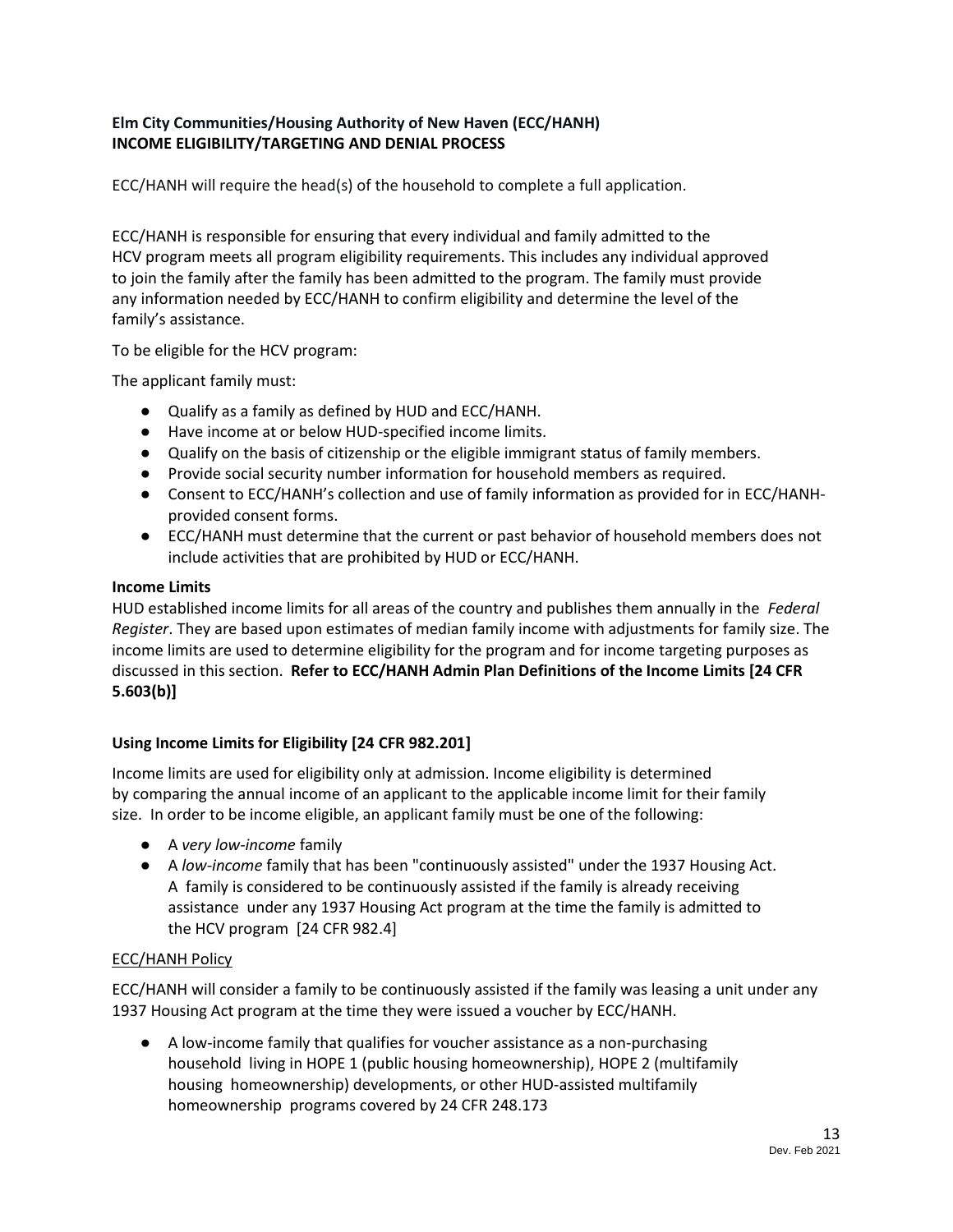● A low-income or moderate-income family that is displaced as a result of the prepayment of a mortgage or voluntary termination of a mortgage insurance contract on eligible low-income housing as defined in 24 CFR 248.101

#### **CITIZENSHIP OR ELIGIBLE IMMIGRATION STATUS [24 CFR 5, Subpart E]**

Housing assistance is available only to individuals who are U.S. citizens, U.S. nationals (herein referred to as citizens and nationals), or noncitizens that have eligible immigration status. At least one family member must be a citizen, national, or noncitizen with eligible immigration status in order for the family to qualify for any level of assistance.

All applicant families must be notified of the requirement to submit evidence of their citizenship status when they apply. Where feasible, and in accordance with ECC/HANH's Limited English Proficiency Plan, the notice must be in a language that is understood by the individual if the individual is not proficient in English.

# **Ineligible Families [24 CFR 5.514(d), (e), and (f)]**

ECC/HANH may elect to provide assistance to a family before the verification of the eligibility of the individual or one family member [24 CFR 5.512(b)]. Otherwise, no individual or family may be assisted prior to the affirmative establishment by ECC/HANH that the individual or at least one family member is eligible. Verification of eligibility for this purpose occurs when the individual or family members have submitted documentation to ECC/HANH in accordance with program requirements [24 CFR 5.512(a)].

### ECC/HANH Policy

ECC/HANH will not provide assistance to a family before the verification of at least one family member.

When ECC/HANH determines that an applicant family does not include any citizens, nationals, or eligible noncitizens, following the verification process, the family will be sent a written notice within 10 business days of the determination.

The notice will explain the reasons for the denial of assistance, that the family may be eligible for proration of assistance, and will advise the family of its right to request an appeal to the United States Citizenship and Immigration Services (USCIS), or to request an informal hearing with ECC/HANH. The informal hearing with ECC/HANH may be requested in lieu of the USCIS appeal, or at the conclusion of the USCIS appeal process. The notice must also inform the applicant family that assistance may not be delayed until the conclusion of the USCIS appeal process, but that it may be delayed pending the completion of the informal hearing process. Informal hearing procedures are contained in Chapter 16.

#### **DENIAL OF ASSISTANCE**

A family that does not meet the eligibility criteria discussed in Parts I and II, must be denied assistance. In this section we will discuss other situations and circumstances in which denial of assistance is mandatory for ECC/HANH, and those in which denial of assistance is optional for ECC/HANH.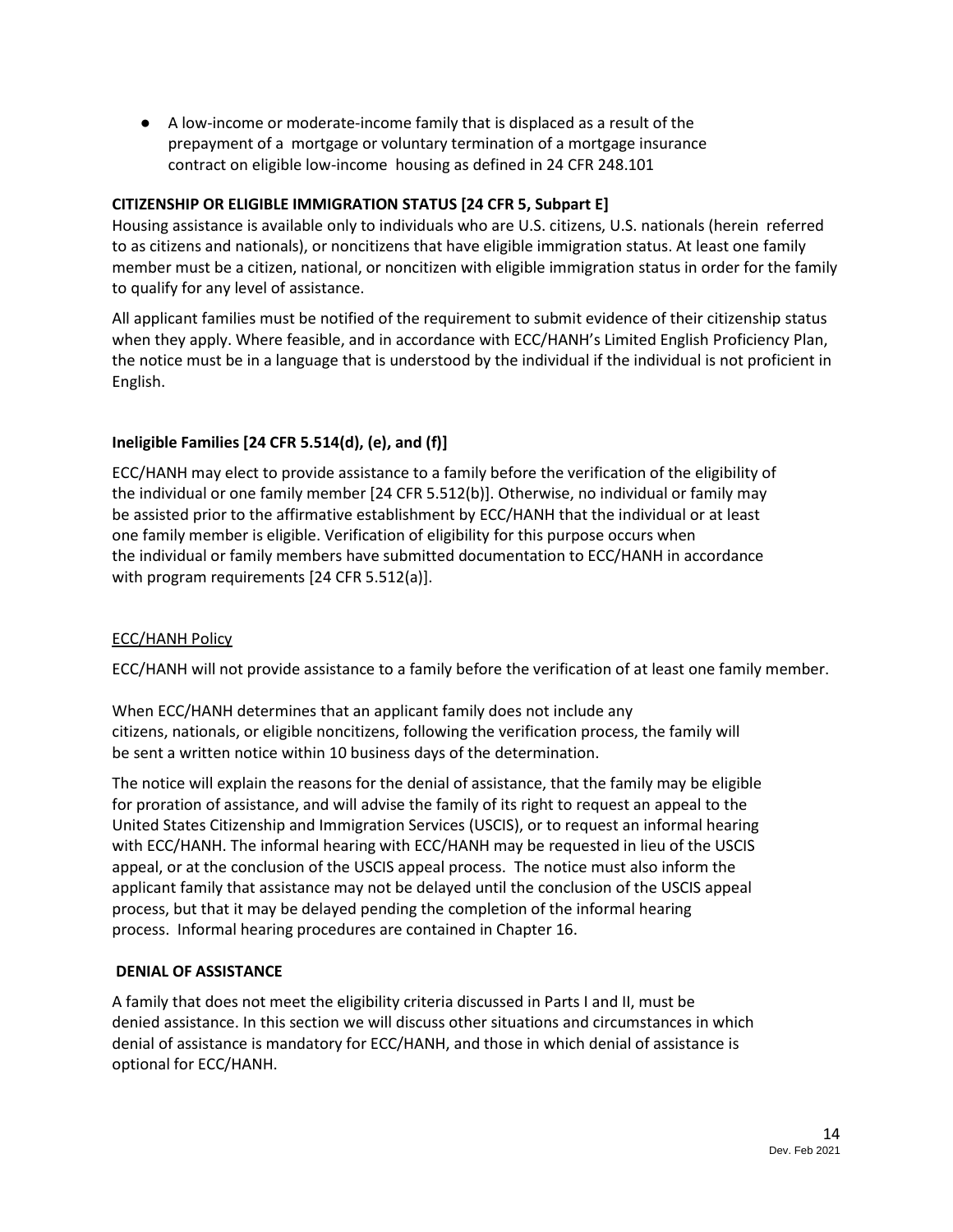## **Forms of Denial [24 CFR 982.552(a)(2); HCV GB, p. 5-35]**

Denial of assistance includes any of the following:

- Not placing the family's name on the waiting list
- Denying or withdrawing a voucher
- Not approving a request for tenancy or refusing to enter into a HAP contract
- Refusing to process a request for or to provide assistance under portability procedures

## **Prohibited Reasons for Denial of Program Assistance [24 CFR 982.202(b), 24 CFR 5.2005(b)]**

HUD rules prohibit denial of program assistance to the program based on any of the following criteria:

- Age, disability, race, color, religion, sex, or national origin (See Chapter 2 for additional information about fair housing and equal opportunity requirements.)
- Where a family lives prior to admission to the program
- Where the family will live with assistance under the program. Although eligibility is not affected by where the family will live, there may be restrictions on the family's ability to move outside ECC/HANH'S jurisdiction under portability. (See Chapter 10.)
- Whether members of the family are unwed parents, recipients of public assistance, or children born out of wedlock
- Whether the family includes children
- Whether a family decides to participate in a family self-sufficiency program.
- Whether or not a qualified applicant is or has been a victim of domestic violence, dating violence, sexual assault, or stalking if the applicant is otherwise qualified for assistance (See section 3-III.G.)

### **MANDATORY DENIAL OF ASSISTANCE [24 CFR 982.553(a)]**

**HUD** requires ECC/HANH to deny assistance in the following cases:

Any member of the household has been evicted from federally-assisted housing in the ECC/HANH determines that any household member is currently engaged in the use of illegal drugs.

ECC/HANH Policy: *Currently engaged* in is defined as any use of illegal drugs during the previous 12 months.

● ECC/HANH has reasonable cause to believe that any household member's current use or pattern of use of illegal drugs, or current abuse or pattern of abuse of alcohol, may threaten the health, safety, or right to peaceful enjoyment of the premises by other residents.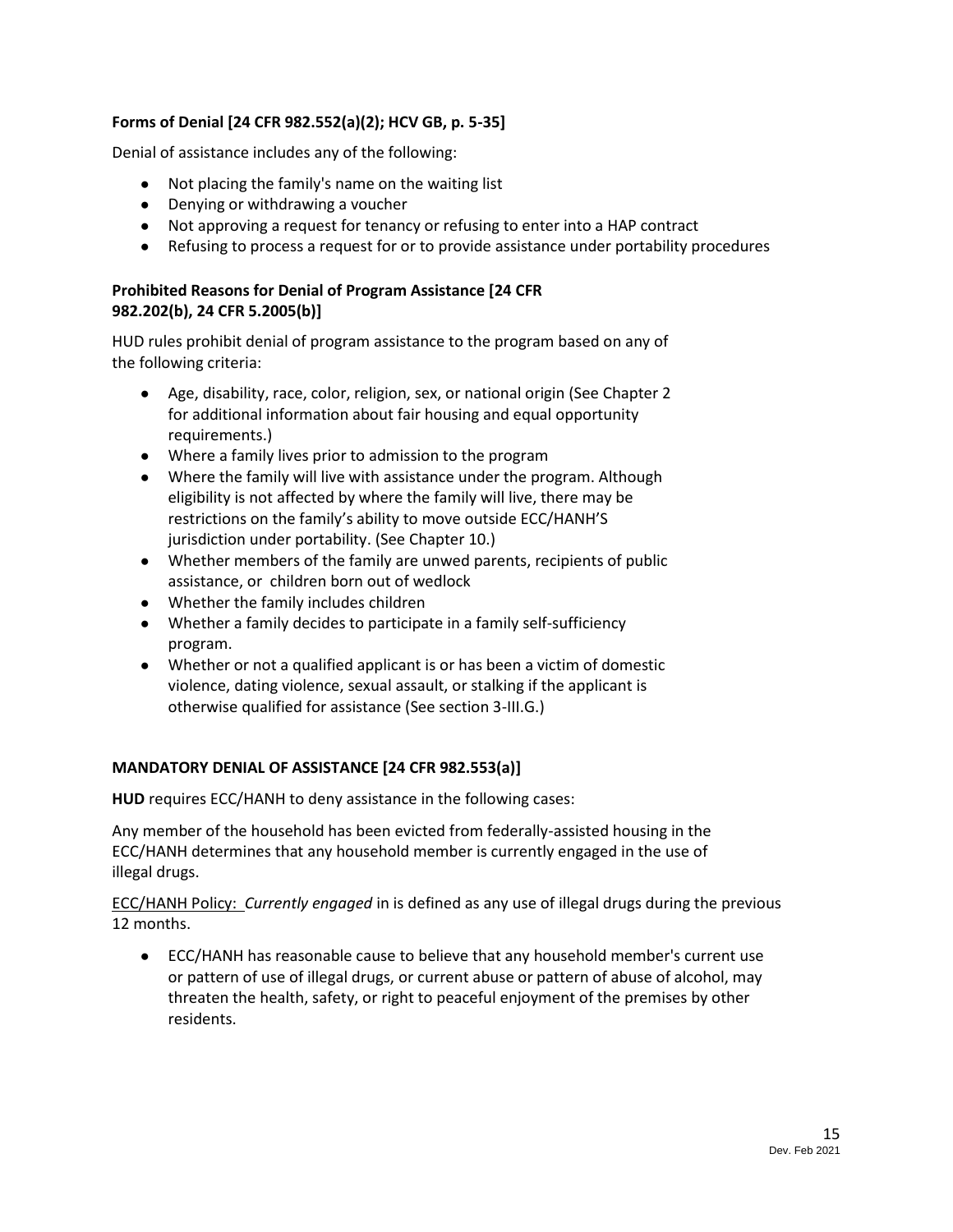#### ECC/HANH Policy

In determining reasonable cause,

ECC/HANH will consider all credible evidence, including but not limited to, any record of convictions, arrests, or evictions of household members related to the use of illegal drugs or the abuse of alcohol. A conviction will be given more weight than an arrest.

ECC/HANH will also consider evidence from treatment providers or community-based organizations providing services to household members.

- Any household member has ever been convicted of drug-related criminal activity for the production or manufacture of methamphetamine on the premises of federally assisted housing
- Any household member is subject to a lifetime registration requirement under a state sex offender registration program

#### **OTHER PERMITTED REASONS FOR DENIAL OF ASSISTANCE**

HUD permits, but does not require, ECC/HANH to deny assistance for the reasons discussed in this section.

#### **Criminal Activity [24 CFR 982.553]**

HUD permits, but does not require, ECC/HANH to deny assistance if ECC/HANH determines that any household member is currently engaged in, or has engaged in during a reasonable time before the family would receive assistance, certain types of criminal activity.

#### ECC/HANH Policy

Except as mandated by federal law, no applicant will be automatically denied because of his or her criminal background.

For applicants not barred by federal law, the applicant's criminal conviction(s) will be assessed to determine the risk the applicant poses to the safety and well-being of the community.

ECC/HANH has identified particular criminal convictions that may suggest future risk (see below) and thus warrant closer examination of an individual's application.

Applicants with criminal convictions that do not fall into one of the below categories and time periods will be deemed admissible, assuming he or she is otherwise eligible for housing assistance. For any applicant with criminal history that falls into one of the below categories and time periods,

ECC/HANH will individually determine whether or not the particular applicant poses a significant level of risk to the safety and well-being of the community, and will only deny an applicant after making such a determination. This determination will be based on the totality of the circumstances, as explained by the written criteria provided in Section 3-III.E.